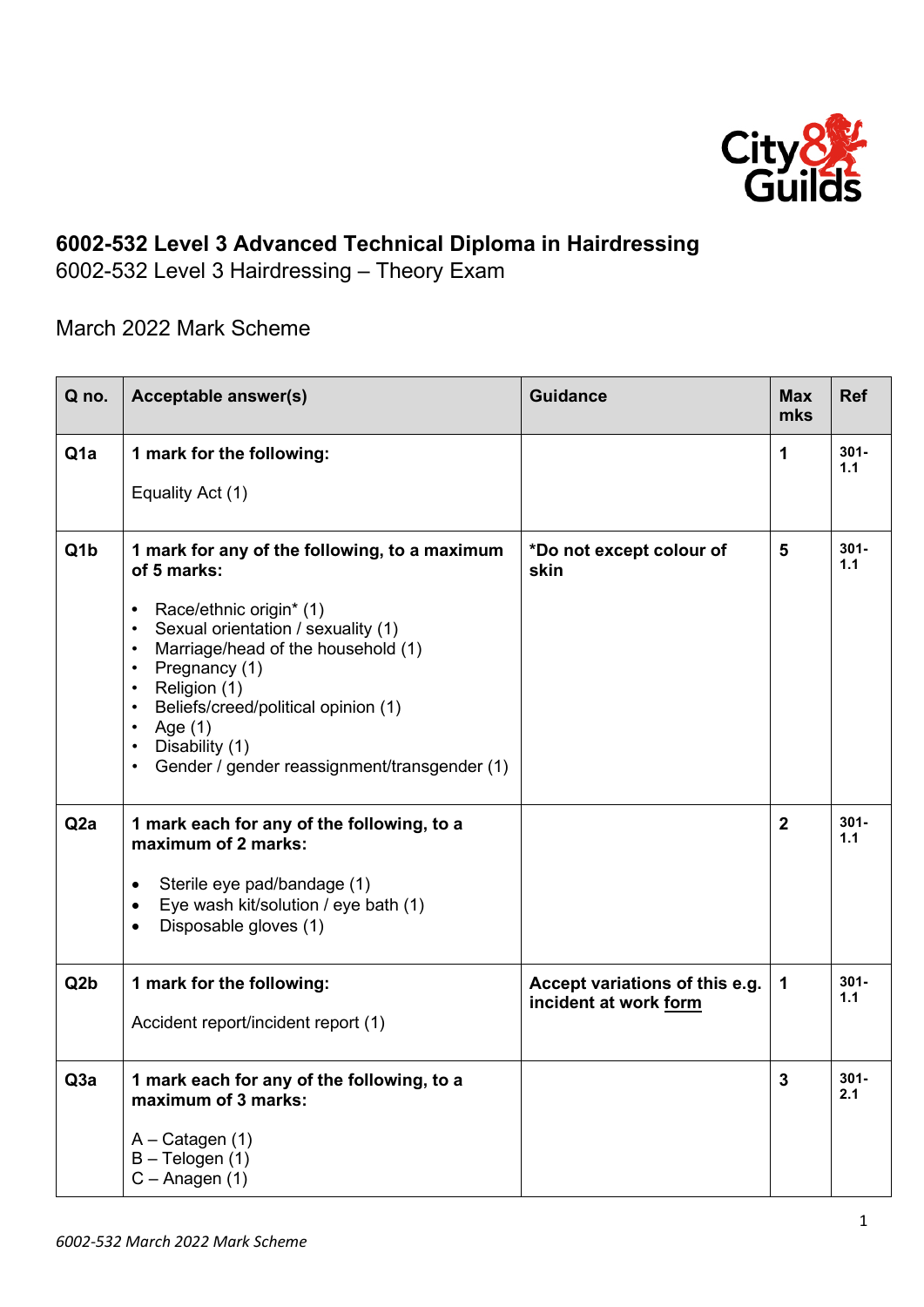| Q no.            | Acceptable answer(s)                                                                                                                                                                                                                                                                                                                                                                                                                                       | <b>Guidance</b>                                                                      | <b>Max</b><br>mks | <b>Ref</b>     |
|------------------|------------------------------------------------------------------------------------------------------------------------------------------------------------------------------------------------------------------------------------------------------------------------------------------------------------------------------------------------------------------------------------------------------------------------------------------------------------|--------------------------------------------------------------------------------------|-------------------|----------------|
| Q <sub>3</sub> b | 1 mark each for any of the following, to a<br>maximum of 1 mark:<br>Alopecia (or a form of alopecia)* (1)<br>Male pattern baldness/androgenic alopecia (1).<br>$\bullet$                                                                                                                                                                                                                                                                                   | Do not accept<br>Cicatrical alopecia-<br>scarring<br>*Accept hair loss               | 1                 | $301 -$<br>2.1 |
| Q <sub>3</sub> c | 1 mark each for any of the following, to a<br>maximum of 3 marks:<br>Fine $(1)$<br>٠<br>Medium (1)<br>$\bullet$<br>Coarse (1).<br>$\bullet$                                                                                                                                                                                                                                                                                                                |                                                                                      | 3                 | $301 -$<br>2.1 |
| Q4               | 1 mark each for any of the following, to a<br>maximum of 6 marks:<br>An allergic reaction may occur (1),<br>$\bullet$<br>redness/itchy/swelling/soreness (1) in severe<br>cases anaphylactic shock/internal irritation (1)<br>If client has an allergic reaction the client may<br>$\bullet$<br>sue (1) leading to a bad reputation for the<br>salon (1)<br>Disciplinary at work (1) for failing to follow<br>$\bullet$<br>manufacturer's instruction (1). | A maximum of 4 marks can<br>be awarded if only two<br>consequences are<br>described. | 6                 | $301 -$<br>2.1 |
| Q <sub>5a</sub>  | 1 mark each for any of the following, to a<br>maximum of 2 marks:<br>Impetigo (1)<br>$\bullet$<br>Folliculitis (1)<br>$\bullet$<br>Carbuncle (1).<br>$\bullet$                                                                                                                                                                                                                                                                                             |                                                                                      | $\mathbf{2}$      | $301 -$<br>2.1 |
| Q5b              | 1 mark each for any of the following, to a<br>maximum of 1 mark:<br>Eczema (1)<br>$\bullet$<br>Psoriasis (1)<br>$\bullet$<br>Dandruff (1)<br>$\bullet$<br>Alopecia (1)<br>$\bullet$<br>Seborrhea (1)<br>$\bullet$<br>Keloid scarring (1).<br>$\bullet$                                                                                                                                                                                                     |                                                                                      | 1                 | $301 -$<br>2.1 |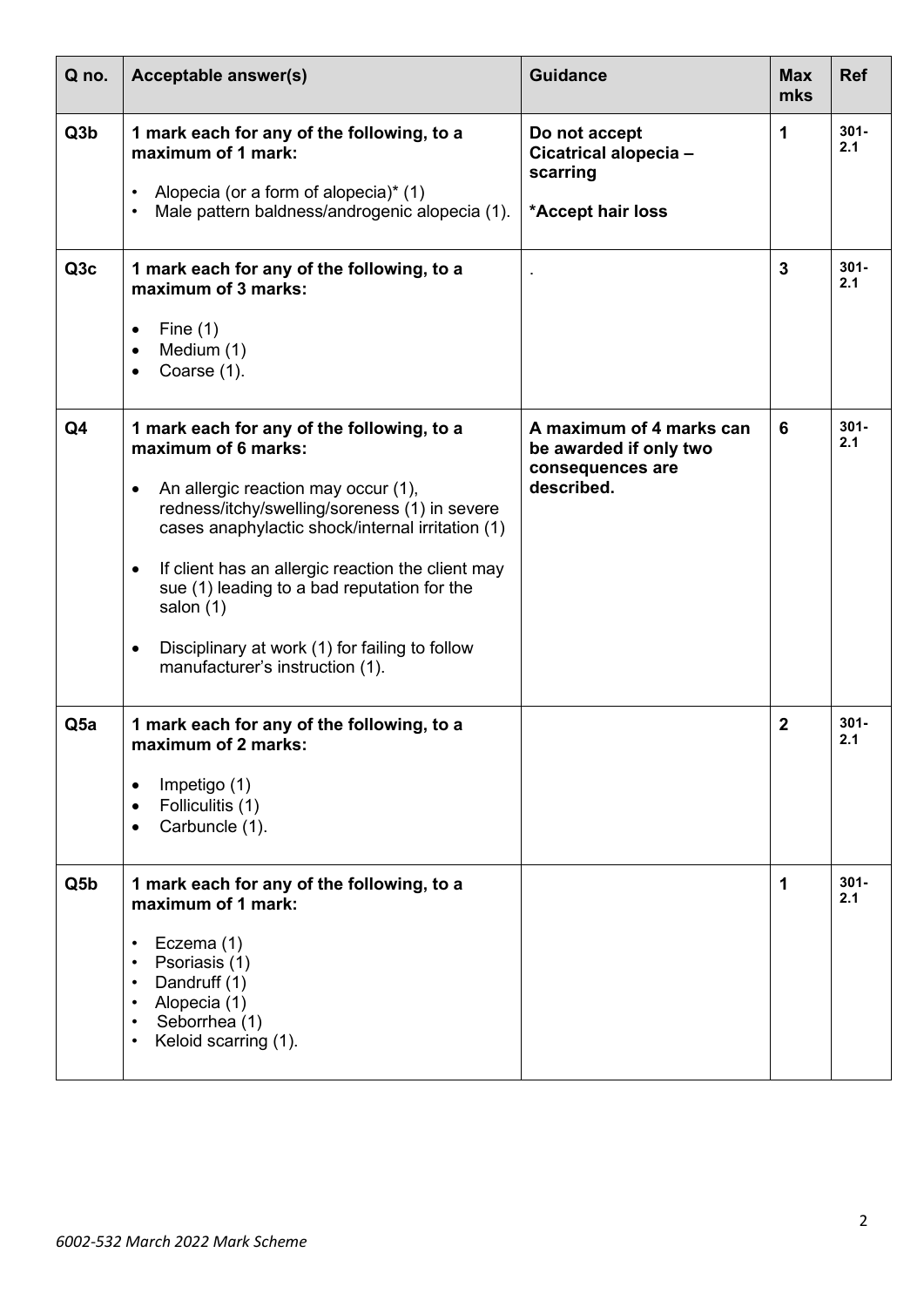| Q no.          | Acceptable answer(s)                                                                                                                                                                                                                                                                                                                                                                                                                                                                                                                       | <b>Guidance</b>                                                                                                                                                                                                              | <b>Max</b><br>mks | <b>Ref</b>     |
|----------------|--------------------------------------------------------------------------------------------------------------------------------------------------------------------------------------------------------------------------------------------------------------------------------------------------------------------------------------------------------------------------------------------------------------------------------------------------------------------------------------------------------------------------------------------|------------------------------------------------------------------------------------------------------------------------------------------------------------------------------------------------------------------------------|-------------------|----------------|
| Q <sub>6</sub> | 1 mark each for any of the following, to a<br>maximum of 8 marks:<br><b>Tools and equipment</b><br>Avoid use of razor/thinning scissors (1) to<br>encourage movement $*3$ (1).<br>Use a wide tooth comb (1) to avoid<br>tangling/damage/client discomfort (1)<br>Cut wet or dry<br>Cut hair wet/ hair looks longer when wet (1)<br>shrinks when dry/ may appear shorter* (1).                                                                                                                                                              | 1 mark for each of the<br>factors and 1 mark for each<br>of the reasons.<br>A minimum of 3 factors<br>must be reasoned to<br>achieve full marks.<br>*Do not award more than 1<br>mark for the same linked<br>expansion point | 8                 | 302-<br>2.3    |
|                | <b>Tension</b><br>Maintain even / no tension throughout (1) do not<br>over stretch (1) curly hair will appear much shorter<br>when $\text{dry}^{*}(1)$<br><b>Cutting techniques</b><br>High graduation/angle will increase layers (1)<br>reduce weight <sup>*2</sup> (1) increase movement $*3(1)$<br>Club cutting will give a blunt result (1) reducing<br>length (1) and keeping bulk/weight (1).<br>Texturising will give a softer result (1) creating<br>movement/curl <sup>*3</sup> (1) and removing some weight <sup>*2</sup><br>(1) |                                                                                                                                                                                                                              |                   |                |
| Q7             | 1 mark for each of the following, to a<br>maximum of 2 marks:<br>Thinning scissors (1)<br>Clippers (1).                                                                                                                                                                                                                                                                                                                                                                                                                                    |                                                                                                                                                                                                                              | $\overline{2}$    | $302 -$<br>2.2 |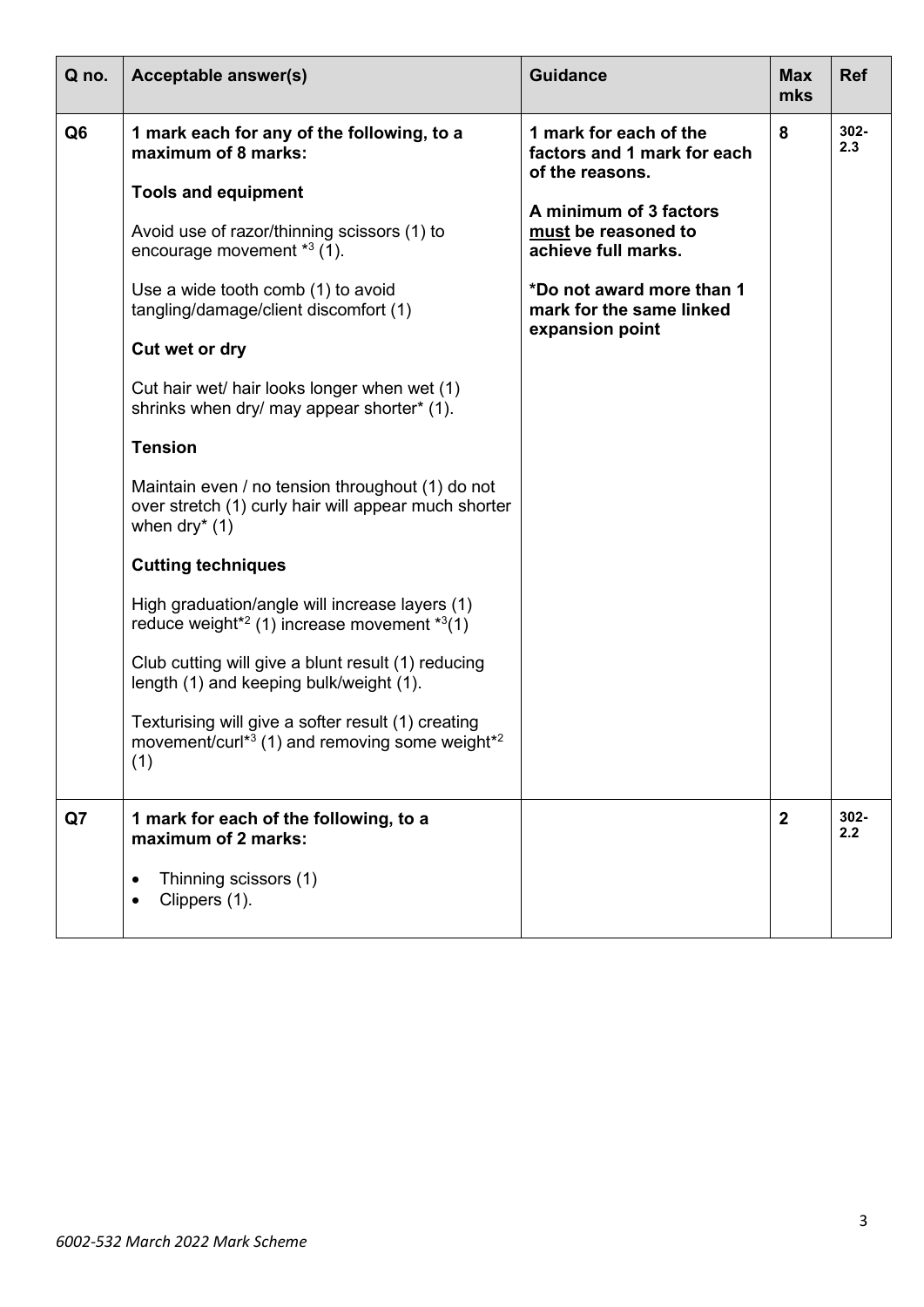| Q no.           | Acceptable answer(s)                                                                                                                                                                                                                                                                                                                                                               | <b>Guidance</b> | <b>Max</b><br>mks | <b>Ref</b>     |
|-----------------|------------------------------------------------------------------------------------------------------------------------------------------------------------------------------------------------------------------------------------------------------------------------------------------------------------------------------------------------------------------------------------|-----------------|-------------------|----------------|
| Q <sub>8</sub>  | 1 mark for any of the following, to a maximum<br>of 2 marks:<br>Square (1)<br>Oval $(1)$<br>$\bullet$<br>Heart/triangular (1)<br>$\bullet$<br>Diamond (1).<br>$\bullet$                                                                                                                                                                                                            |                 | $\overline{2}$    | 302-<br>2.1    |
| Q9a             | 1 mark each for any of the following, to a<br>maximum of 6 marks:<br>Hair is in alpha keratin after shampooing/when<br>wet (1) this is in its natural state (1).<br>Hydrogen/Salt bonds are broken (1) when the hair<br>is stretched around the roller (1). When the hair is<br>dried it goes into beta keratin (1) a new/temporary<br>shape is created / bonds are realigned (1). |                 | 6                 | $304 -$<br>2.1 |
| Q9 <sub>b</sub> | 1 mark for any of the following, to a maximum<br>of 2 marks:<br>It holds the style/stray hairs/fly away hairs (1)<br>$\bullet$<br>It increases durability (1)<br>$\bullet$<br>It covers the hair with a (plastic) film (1)<br>$\bullet$<br>It reduces the effects of humidity/hygroscopic<br>$\bullet$<br>(1)<br>It reduces static (1).<br>$\bullet$                               |                 | $\overline{2}$    | $304 -$<br>2.1 |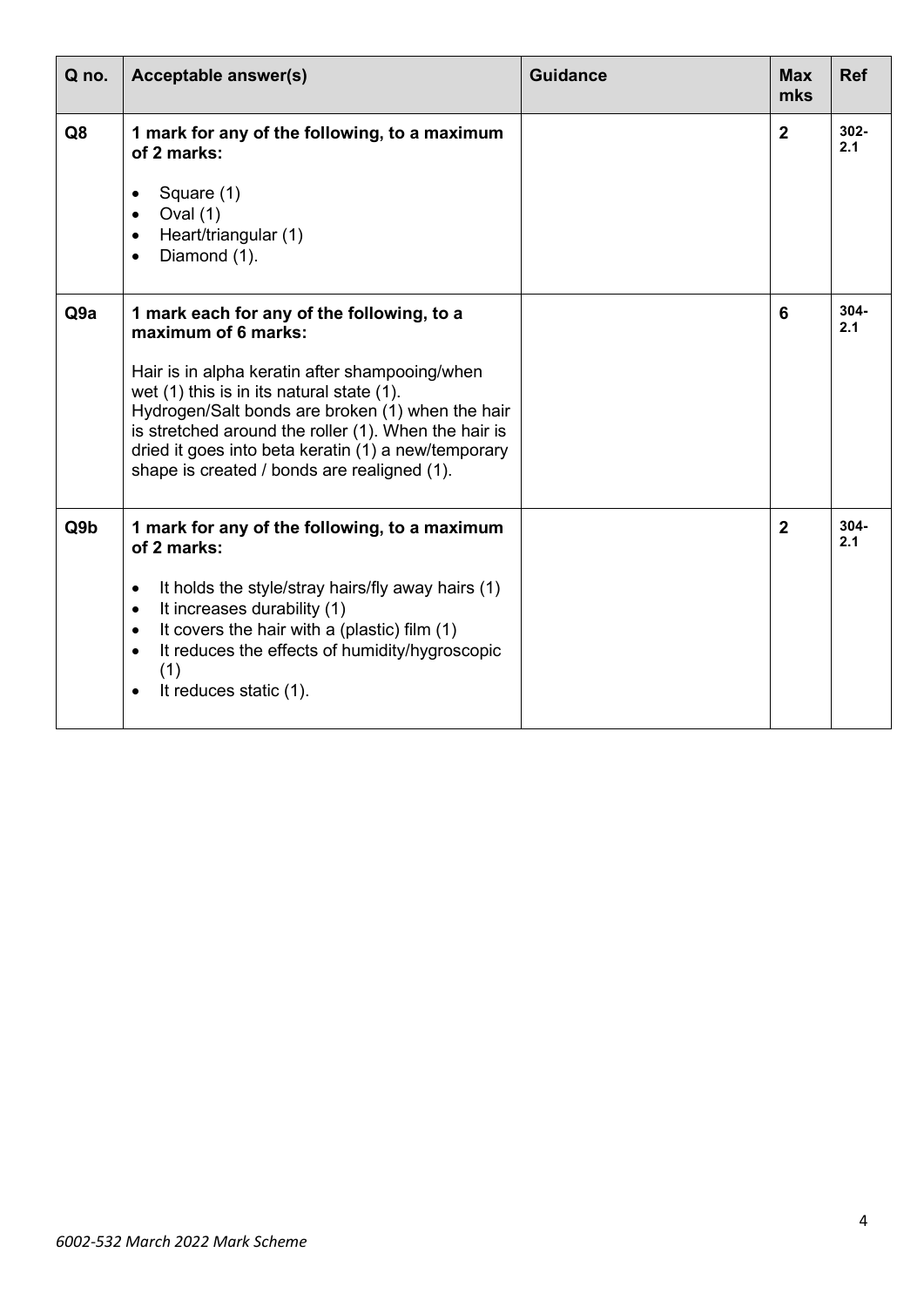| Q no. | Acceptable answer(s)                                                                                                                                                                                                                                                                | <b>Guidance</b>                                                       | <b>Max</b><br>mks | <b>Ref</b>  |
|-------|-------------------------------------------------------------------------------------------------------------------------------------------------------------------------------------------------------------------------------------------------------------------------------------|-----------------------------------------------------------------------|-------------------|-------------|
| Q10   | 1 mark each for any of the following, to a<br>maximum of 8 marks:                                                                                                                                                                                                                   | 1 mark for each of the<br>factors and 1 mark for each<br>explanation. | 8                 | 303.2.<br>3 |
|       | <b>Amount of lift required</b><br>Base 7 lift to base 10+ (1) Can use either a highlift<br>colour (cream lightener) (1) or a lightener (powder<br>$bleach)$ (1).                                                                                                                    | A minimum of 2 factors<br>must be explained to<br>achieve full marks. |                   |             |
|       | Strength of hydrogen peroxide to use<br>If using a highlift colour (cream lightener) then a<br>high strength $H_2O_2/9\%/12\%$ is required (1) to give<br>maximum lift $(1)$ will give up to 4.5 shades lift $(1)$                                                                  | A maximum of 6 marks if<br>only explanations are given.               |                   |             |
|       | If using a lightener (powder bleach) then a low<br>strength $H_2O_2/3\%/6\%$ will be required (1) to give<br>sufficient lift (1) can lift up to 7 shades (1) due to it<br>being a stronger product (1).                                                                             |                                                                       |                   |             |
|       | Removal of gold tone/add ash tone<br>Use a highlift colour (cream lightener) with a<br>mauve or blue ash (1) depending on the degree of<br>gold(1)<br>Use a mauve/blue ash toner following the<br>lightener (powder bleach) (1) dependent on the<br>strength of tone remaining (1). |                                                                       |                   |             |
|       | <b>Technique to use</b><br>Full head application (1) middle length, ends then<br>roots $(1)$<br>Or makes some reference to the scalp area taking<br>quicker (1) because of the heat (1)                                                                                             |                                                                       |                   |             |
|       | Using packages/meche (1) lots of small sections<br>(1) to give the lightness required (1)                                                                                                                                                                                           |                                                                       |                   |             |
| Q11   | 1 mark each for any of the following, to a<br>maximum of 6 marks:                                                                                                                                                                                                                   |                                                                       | 6                 | 303-<br>2.1 |
|       | Product opens cuticle scales (1) and reaches /<br>penetrates into the cortex (1).                                                                                                                                                                                                   |                                                                       |                   |             |
|       | The product oxidises (1) the natural (1) and<br>artificial pigments/tone (1) leaving colourless/clear<br>$(1)$ oxy-melanin $(1)$ .                                                                                                                                                  |                                                                       |                   |             |
|       | Can lift the hair colour by up to 6 shades (1) and<br>can remove tone (1).                                                                                                                                                                                                          |                                                                       |                   |             |
|       | Lightener removes melanin/black brown pigments<br>first (1) and removes pheomelanin red/yellow<br>pigment last (1).                                                                                                                                                                 |                                                                       |                   |             |
|       | If left on too long (1) the lightener can<br>disintegrate/seriously damage the hair (1).                                                                                                                                                                                            |                                                                       |                   |             |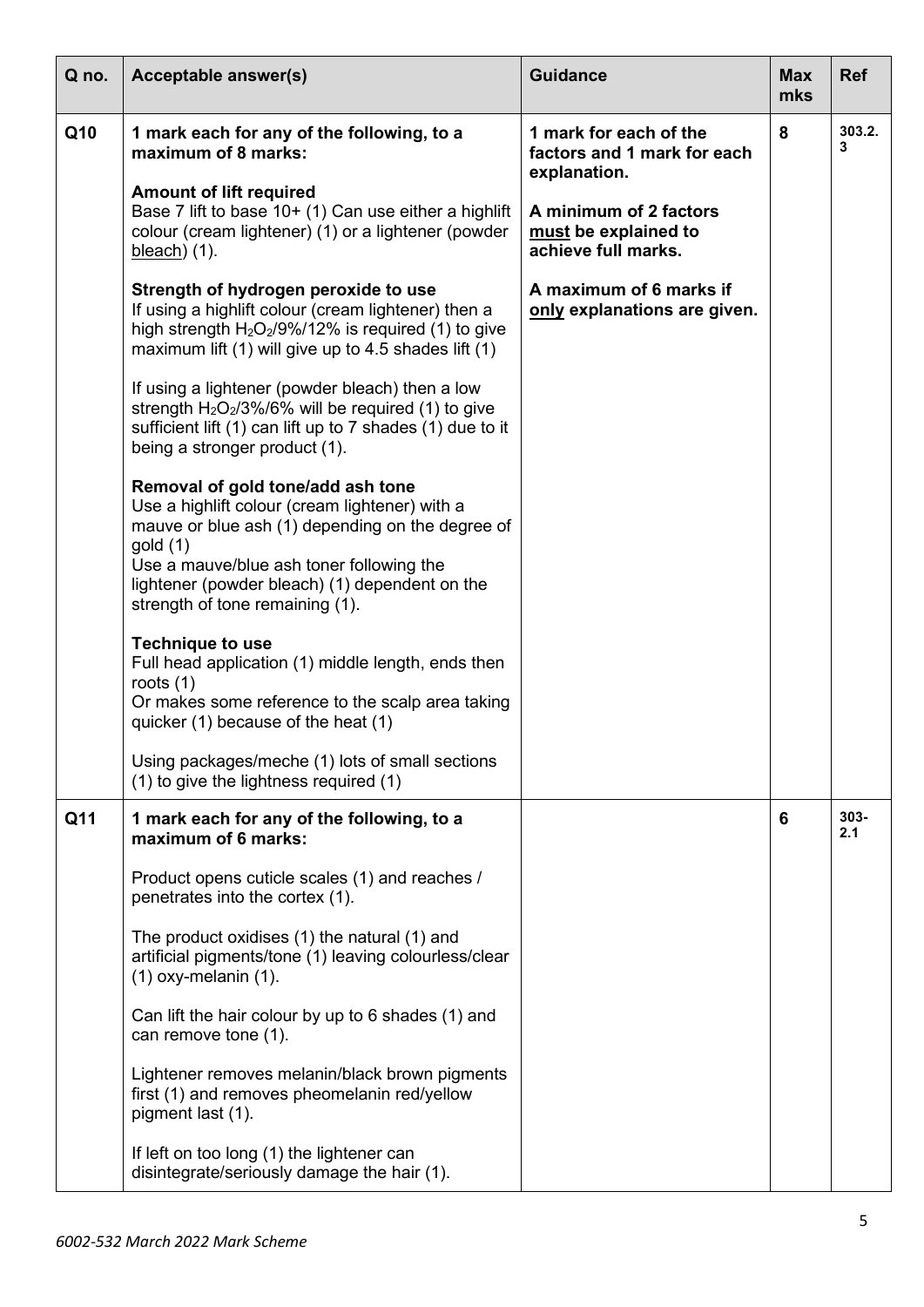| Q no. | Acceptable answer(s)                                                                                                                                                                         | <b>Guidance</b>                            | <b>Max</b><br>mks | <b>Ref</b>     |
|-------|----------------------------------------------------------------------------------------------------------------------------------------------------------------------------------------------|--------------------------------------------|-------------------|----------------|
| Q12   | 1 mark for any of the following, to a maximum<br>of 5 marks:                                                                                                                                 |                                            | 5                 | $401 -$<br>2.1 |
|       | To close/tighten the cuticle scales (1) so that the<br>colour is held/trapped in the cortex/lasts<br>longer/reduce fade (1) and add shine (1)                                                |                                            |                   |                |
|       | Permanent colour products are alkaline (1) and<br>damage the hair (1) reducing the hair back to its<br>natural $4.5 - 5.5$ pH (1) will improve the condition /<br>prevent further damage (1) |                                            |                   |                |
|       | To stop chemicals processing/creeping oxidation<br>(1).                                                                                                                                      |                                            |                   |                |
| Q13   | 1 mark for any of the following, to a maximum<br>of 4 marks:                                                                                                                                 | Do not accept names of<br>branded products | 4                 | $401 -$<br>2.1 |
|       | Temporary/coloured/silver shampoo/mousse<br>(1)<br>Semi-permanent (1)<br>٠<br>Quasi-permanent (1)<br>٠<br>Permanent (1).<br>$\bullet$                                                        |                                            |                   |                |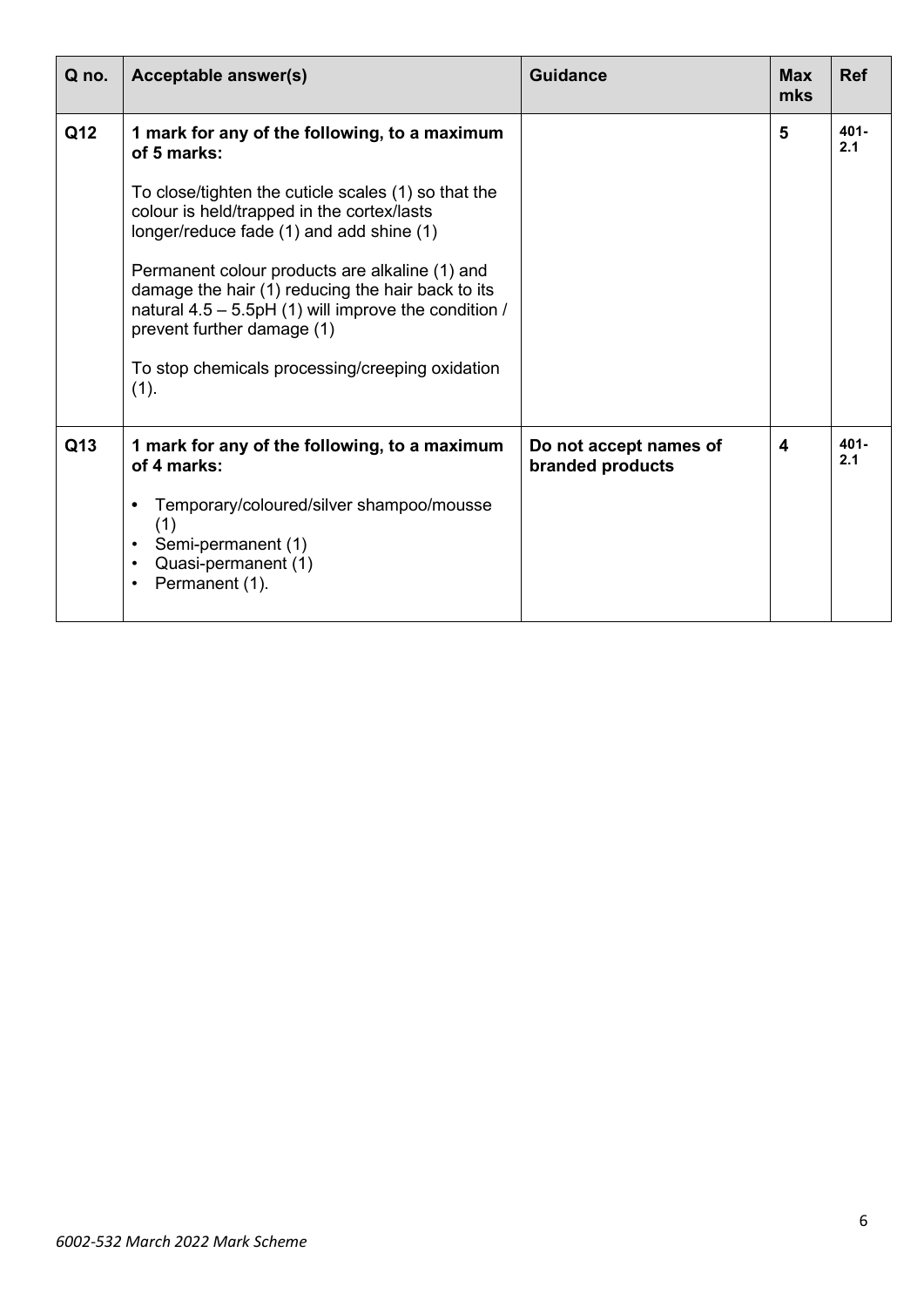| Q no. | <b>Acceptable answer(s)</b>                                                                                                                                                                                                                                                                                                                                                                                                                                         | <b>Guidance</b>                                                                                                                                                                                                                                                                                                                                                                                                                                                                                                                                                                                                                                                                                                                                                                                        | <b>Max</b><br>mks | <b>Ref</b>                                |
|-------|---------------------------------------------------------------------------------------------------------------------------------------------------------------------------------------------------------------------------------------------------------------------------------------------------------------------------------------------------------------------------------------------------------------------------------------------------------------------|--------------------------------------------------------------------------------------------------------------------------------------------------------------------------------------------------------------------------------------------------------------------------------------------------------------------------------------------------------------------------------------------------------------------------------------------------------------------------------------------------------------------------------------------------------------------------------------------------------------------------------------------------------------------------------------------------------------------------------------------------------------------------------------------------------|-------------------|-------------------------------------------|
| Q14   | Indicative content<br>Candidate's response may include, but is not<br>limited to, the following:<br><b>Client consultation</b><br>• Visual checks and questioning on the hair<br>condition<br>• Diagnostic tests to check suitability<br>• Questioning on the thinning areas – probably<br><b>Traction Alopecia</b><br>• Client preferences<br>• Managing client expectations<br><b>Colour product selection</b><br>• Pre-softening required to open cuticle scales | Band 1: 1-4 marks<br>A basic discussion showing<br>minimal considerations,<br>supported with little or no<br>analysis and conclusion.<br>Tenuous links to client's<br>requirements and or theories.<br>Made limited reference to<br>techniques and products with<br>little to no justification for<br>selection. The response<br>lacked structure and<br>coherency. Where facts were<br>provided these were<br>sometimes incorrect.                                                                                                                                                                                                                                                                                                                                                                    | 12                | Integr<br>ated<br>acros<br>s all<br>units |
|       | • Use of a permanent colour<br><b>Choice of colouring techniques</b><br>• Application and sectioning technique<br>• Coverage of white hair                                                                                                                                                                                                                                                                                                                          | To access the higher marks<br>within the band, the response<br>will include some attempt at<br>terminology and an attempt to<br>address the area of thinning.                                                                                                                                                                                                                                                                                                                                                                                                                                                                                                                                                                                                                                          |                   |                                           |
|       | <b>Cutting Technique</b><br>• Use of short graduation/one length<br>• Adapt cut to camouflage thinning area<br>Homecare/aftercare plan<br>• Advice on maintaining of hair condition/colour<br>• Rebooking for additional services<br>• Lifestyle advice that may help to improve the<br>client's hair condition<br>• Suggested interval between colour services<br>• Recommendation to see a Trichologist.                                                          | <b>Band 2: 5-8 marks</b><br>Clear and relevant discussion<br>which makes a reasonable<br>attempt to cover some<br>considerations with a good<br>breadth of understanding. This<br>is supported by some analysis<br>and conclusions that display a<br>general depth of<br>understanding. The discussion<br>includes some attempt to link<br>client's requirements and<br>theories but may be<br>fragmented. Some areas of<br>the response may be more<br>detailed than others but will<br>include reference to<br>techniques and products. The<br>discussion includes<br>recommendations and<br>opinions with some<br>justification and the use of<br>some examples. The overall<br>discussion is presented in a<br>clear format with appropriate<br>use of terminology. Content is<br>mainly accurate. |                   |                                           |
|       |                                                                                                                                                                                                                                                                                                                                                                                                                                                                     | To access the higher marks<br>within the band, the discussion<br>will be mostly detailed and<br>contain some justifications.                                                                                                                                                                                                                                                                                                                                                                                                                                                                                                                                                                                                                                                                           |                   |                                           |